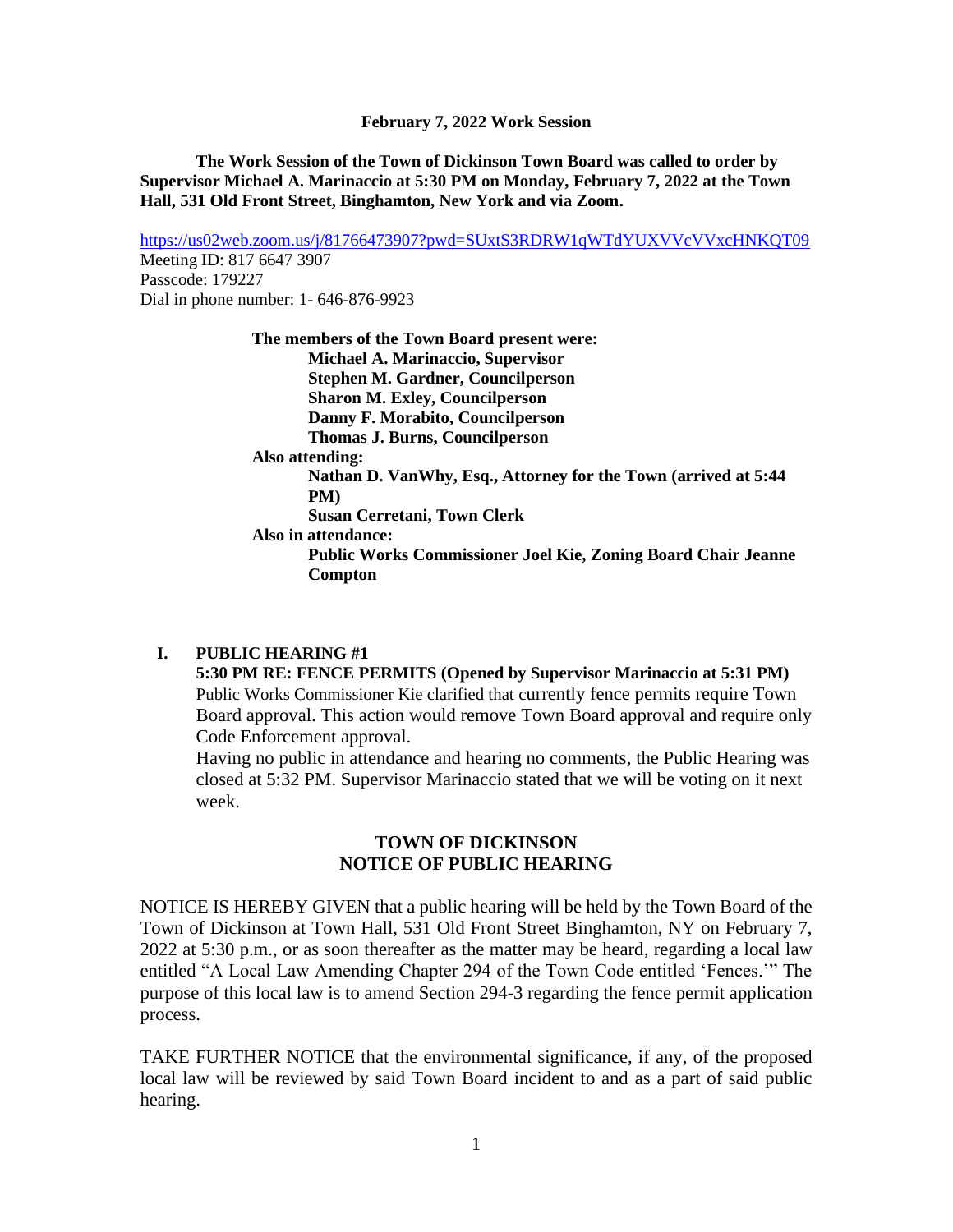Members of the public may attend in person. Those who cannot attend in person, or who do not wish to attend in person, may attend remotely:

Meeting Link: <https://us02web.zoom.us/j/81766473907?pwd=SUxtS3RDRW1qWTdYUXVVcVVxcHNKQT09> Meeting ID: 817 6647 3907 Passcode: 179227 Dial in phone number: 1- 646-876-9923

Interested persons shall be entitled to be heard upon said proposed local law. Persons with disabilities who require assistance in attending said public hearing, or in furnishing comments and suggestions, should contact the undersigned to request such assistance. Communications in writing in relation thereto may be filed with the Town Board prior to the public hearing.

Dated: January 21, 2022 SUSAN CERRETANI

Town Clerk, Town of Dickinson

#### **II. PUBLIC HEARING #2**

#### **5:30 PM RE: TO CONSIDER A FRANCHISE AGREEMENT WITH SPECTRUM NORTHEAST, LLC, an indirect subsidiary of CHARTER COMMUNICATIONS (Opened by Supervisor Marinaccio at 5:32 PM)**

Supervisor Marinaccio stated that there was an issue with the agreement last year. We went through with the authorization and signed the contract, but for some reason it did not go through. There is a six-month timing issue. If the PSC does not receive a copy, it becomes null and void and we have to go through the process all over again. Supervisor Marinaccio stated that there was a minor increase of 2% in the franchise fee. Mr. Gardner asked when the start date will be. Mr. Marinaccio stated that he is hoping as soon as possible. He is assuming that next week we will vote on it and sign it. The attorney will get it to Spectrum, they sign it, and it takes place. The Supervisor stated that he wishes it were retroactive, but he does not think it will be. Mr. Gardner remarked that it is a 10-year contract.

Supervisor Marinaccio closed Public Hearing #2 at 5:35 PM.

## **TOWN OF DICKINSON NOTICE OF PUBLIC HEARING**

NOTICE IS HEREBY GIVEN that a public hearing will be held by the Town Board of the Town of Dickinson at Town Hall, 531 Old Front Street Binghamton, NY on February 7, 2022 at 5:30 p.m., or as soon thereafter as the matter may be heard, to consider a franchise agreement with Spectrum Northeast, LLC, an indirect subsidiary of CHARTER COMMUNICATIONS.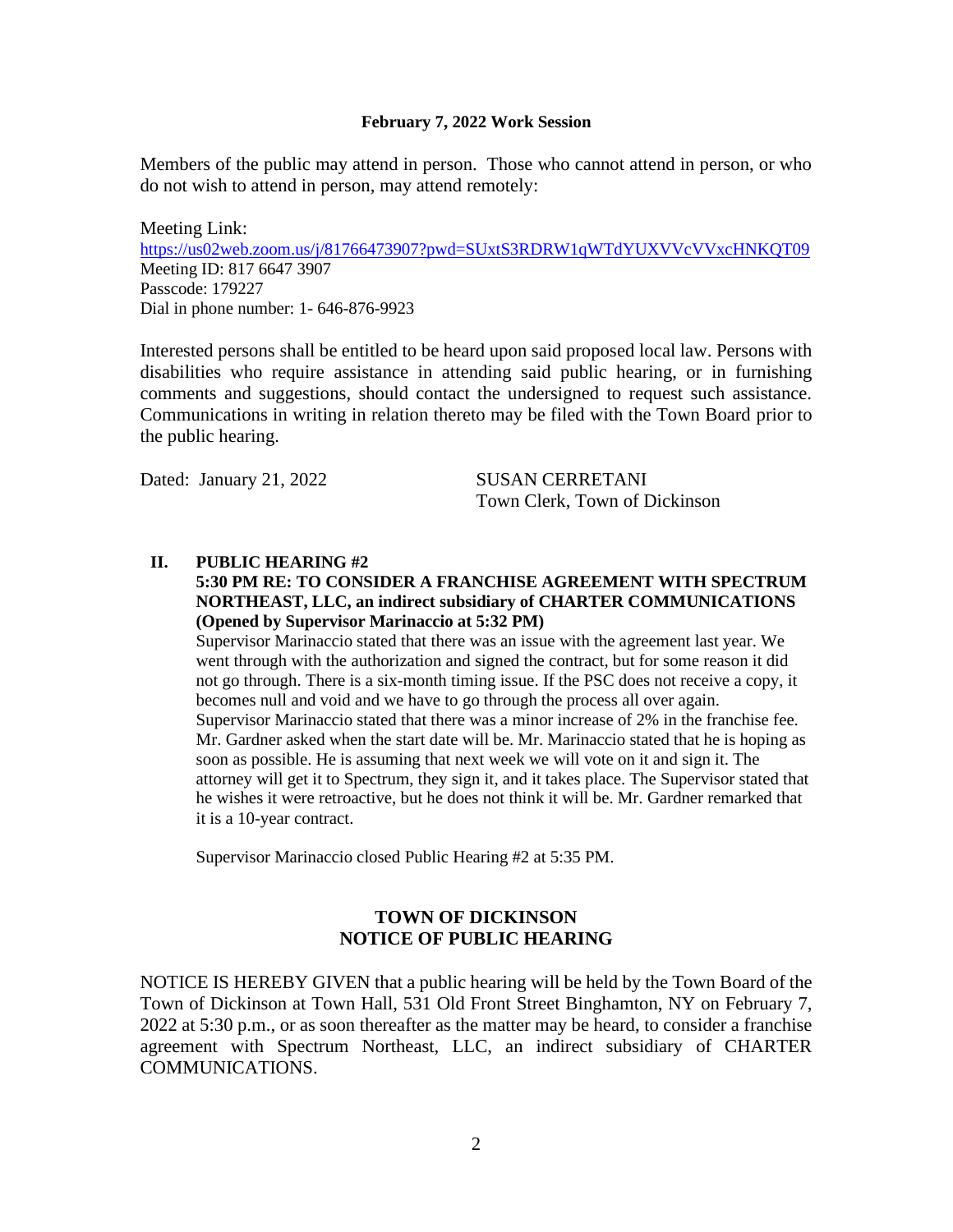Members of the public may attend in person. Those who cannot attend in person, or who do not wish to attend in person, may attend remotely:

Meeting Link: <https://us02web.zoom.us/j/81766473907?pwd=SUxtS3RDRW1qWTdYUXVVcVVxcHNKQT09> Meeting ID: 817 6647 3907 Passcode: 179227 Dial in phone number: 1- 646-876-9923

Interested persons shall be entitled to be heard upon said proposed agreement. Persons with disabilities who require assistance in attending said public hearing, or in furnishing comments and suggestions, should contact the undersigned to request such assistance. Communications in writing in relation thereto may be filed with the Town Board.

Dated: January 31, 2022 SUSAN CERRETANI

Town Clerk, Town of Dickinson

## **CHAIR**

## **Supervisor's Report February 7, 2022 Town Board Work Session**

- 1. To all departments, please start working on your Town Newsletter articles: Planning Board, Zoning Board, Dog Control, Highway, Water/Sewer, Code Enforcement, Town Clerk, Town Court, Town Historian, Etc.
- 2. I have asked our town attorney to review our standing in the **Spectrum Contract** renewal and he will give us an update on this. The Dog Shelter contract renewal (6 years) is now ready for authorization. The 36 Pulaski St. owner has not submitted any plans for repair and 3 weeks have passed since the deadline of 2 weeks that was set for the owner to submit plans for restructure and repairs. I welcome comments and guidance from our attorney. I visited the property with Joel two weeks ago and was appalled of the total destruction status of this property. It is time to demolish it by the county or through a partnership with them.
- 3. We have seen various police and emergency service calls to several Pulaski Street addresses. All, as far as I am aware, were health related emergencies.
- 4. We continue to see police presence at the **EconoLodge.** The latest one was a healthrelated issue of a person who may not have been a resident at the hotel.
- 5. The county is working on evicting the people who have been residing at 51 Pulaski. It has been reported and witnessed that there are people living in the trailer/motor home located on the property. Neighbors have witnessed people living at this address, urinating outside the property. I have kept the county informed of these activities since they now own the property. I spoke to the new owner of 39 Pulaski Street, and he informed me that the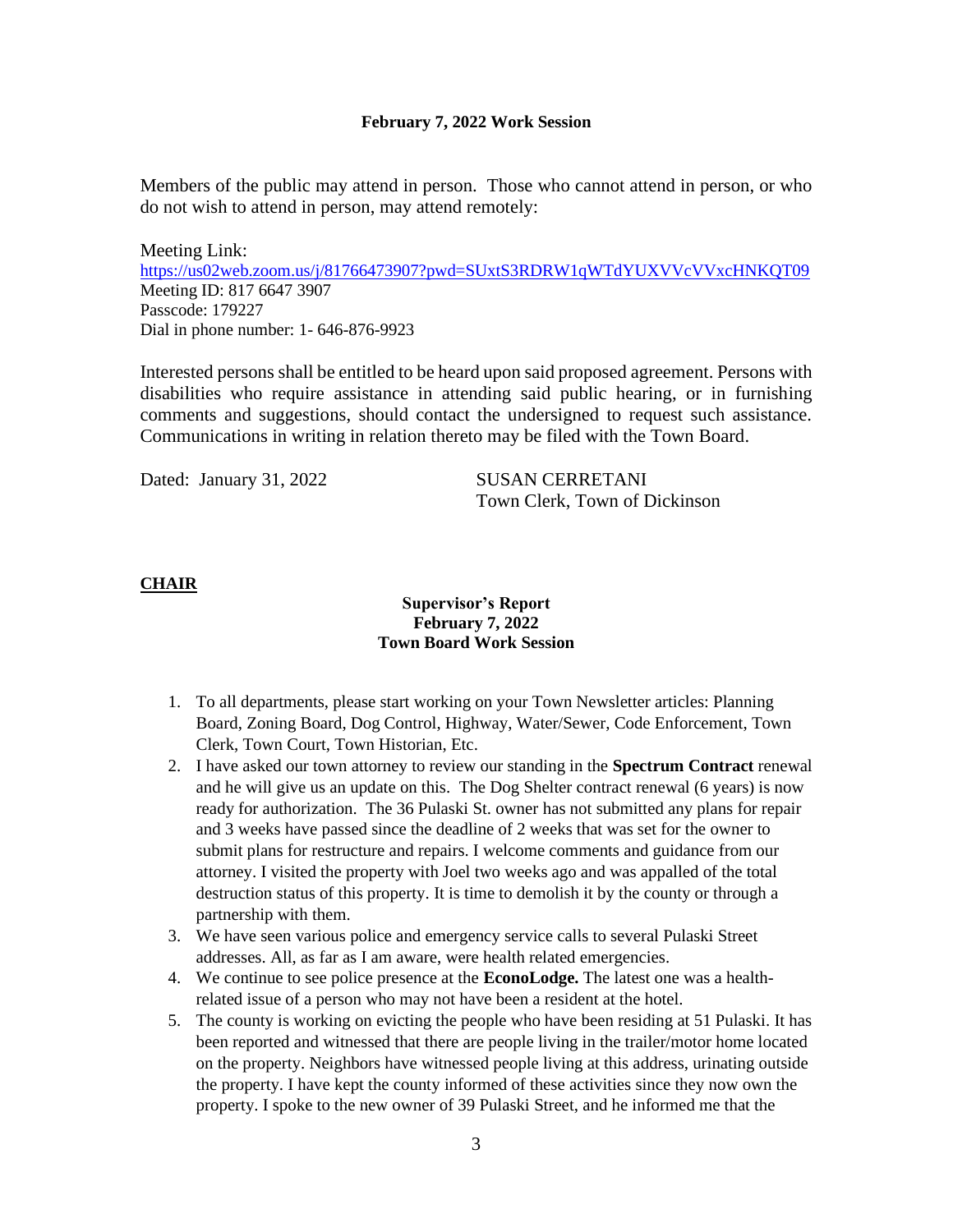present occupant is now considered a squatter and has to vacate the property by Feb. 15. This property has been in violation of many properties' maintenance codes over the years.

- 6. I want to thank Joel and his public works staff for the great job of snow plowing and ice control they have be doing this winter season. I have received several calls from residents acknowledging this.
- 7. I am aware that many of our staff and town officials attended the mandated **Sexual Harassment and Discrimination Training**. This is an annual mandate and those officials and staff that have not attended the training must do so as soon as possible.

# **ATTORNEY**

## **CONTRACT FOR LOT NEXT TO THE HIGHWAY GARAGE**

Attorney VanWhy reported that we have an agreement from the sellers that needs to be approved by the Town Board and signed off on for the purchase of the lot next to the Highway Department Building for \$80,000.

## **RESOLUTION: SUSPENSION OF THE RENEWAL REQUIREMENT FOR REAL PROPERTY PARTIAL TAX EXEMPTION FOR SENIORS**

## **RESOLUTION 2022 - 5**

The following Resolution was offered by Councilperson Morabito, who moved its adoption, seconded by Councilperson Gardner to wit:

BE IT RESOLVED, by the Town Board of the Town of Dickinson, Broome County, New York as follows:

## **RESOLUTION: SUSPENSION OF THE RENEWAL REQUIREMENT FOR THE SENIOR EXEMPTION AND DISABILITY EXEMPTION:**

- o **RP-467** PARTIAL TAX EXEMPTION FOR REAL PROPERTY OF SENIOR CITIZENS
- o **RP-459-C** PARTIAL TAX EXEMPTION FOR REAL PROPERTY OF PERSONS WITH DISABILITIES AND LIMITED INCOME

The question of adoption of the foregoing Resolution was duly put to a vote on roll call which resulted as follows: All in favor. Vote Ayes-5, Nays-0, Absent-0.

Supervisor Marinaccio voting Aye Councilperson Gardner voting Aye Councilperson Exley voting Aye Councilperson Morabito voting Aye Councilperson Burns voting Aye

All in favor.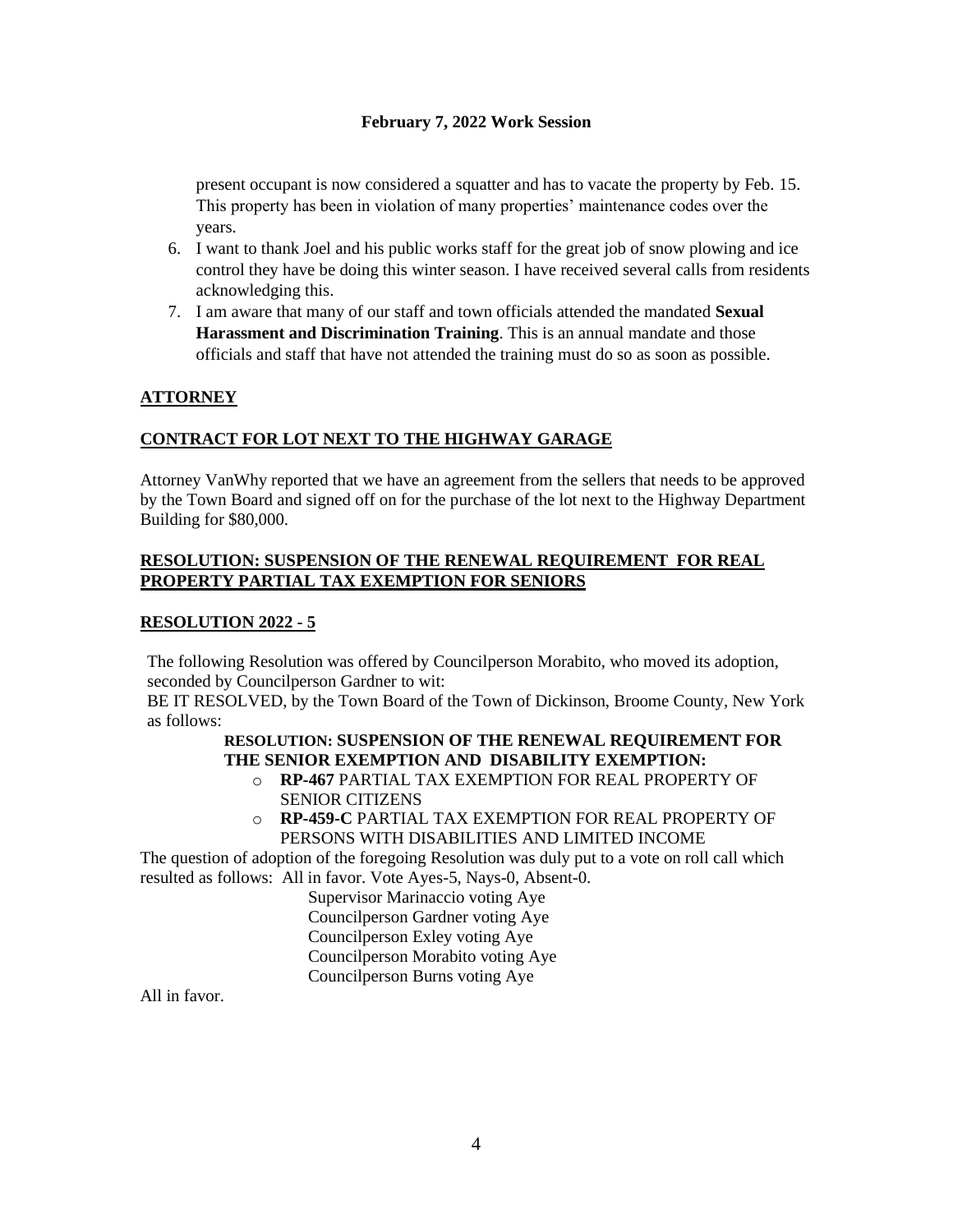## **TOWN OF DICKINSON**

# **A RESOLUTION DIRECTING THE ASSESSOR TO RENEW CERTAIN REAL PROPERTY TAX EXEMPTIONS WITHOUT REQUIRING AN APPLICATION**

At a work session meeting of the Town Board of the Town of Dickinson, held on the 7th day of February, 2022, the following resolution was offered and seconded:

**WHEREAS**, in response to the ongoing Covid-19 pandemic, the Governor of New York State has issued Executive Order 11.1, which among other things addresses the renewal of certain real property tax exemptions; and

**WHEREAS**, such Executive Order specifically provides for the renewal of exemptions for persons with disabilities under Real Property Tax Law Section 459-c and for persons age sixty-five (65) or older under Real Property Tax Law Section 467; and

**WHEREAS**, such Executive Order allows a town, by resolution, to direct its assessor to renew exemptions under Real Property Tax Law Section 459-c or Real Property Tax Law Section 467 on the 2022 assessment roll to all property owners who received such exemptions on the 2021 assessment roll without requiring receipt of a renewal application; and

**WHEREAS**, such Executive Order allows a town to set procedures by which the assessor may require a renewal application to be filed when he or she has reason to believe that an owner who qualified for the exemption on the 2021 assessment roll may have since changed his or her primary residence, added another owner to the deed, transferred the property to a new owner, or died; and

**WHEREAS**, the Town of Dickinson, for the benefit of its residents, would like to provide for the renewal of such exemptions under Real Property Tax Law Section 459-c and Real Property Tax Law Section 467 pursuant to Executive Order 11.1 without requiring the filing of an application.

**NOW THEREFORE, BE IT RESOLVED** that the Town Board of the Town of Dickinson, duly convened in regular session, does hereby resolve as follows:

**BE IT RESOLVED** that the Assessor of the Town of Dickinson is hereby directed, in accordance with Executive Order 11.1, to renew exemptions under Real Property Tax Law Section 459-c or Real Property Tax Law Section 467 on the 2022 assessment roll to all property owners who received such exemptions on the 2021 assessment roll without requiring receipt of a renewal application; and

**BE IT FURTHER RESOLVED** that the Assessor of the Town of Dickinson may still require the filing of a renewal application where the Assessor has reason to believe that an owner who qualified for the exemption on the 2021 assessment roll may have since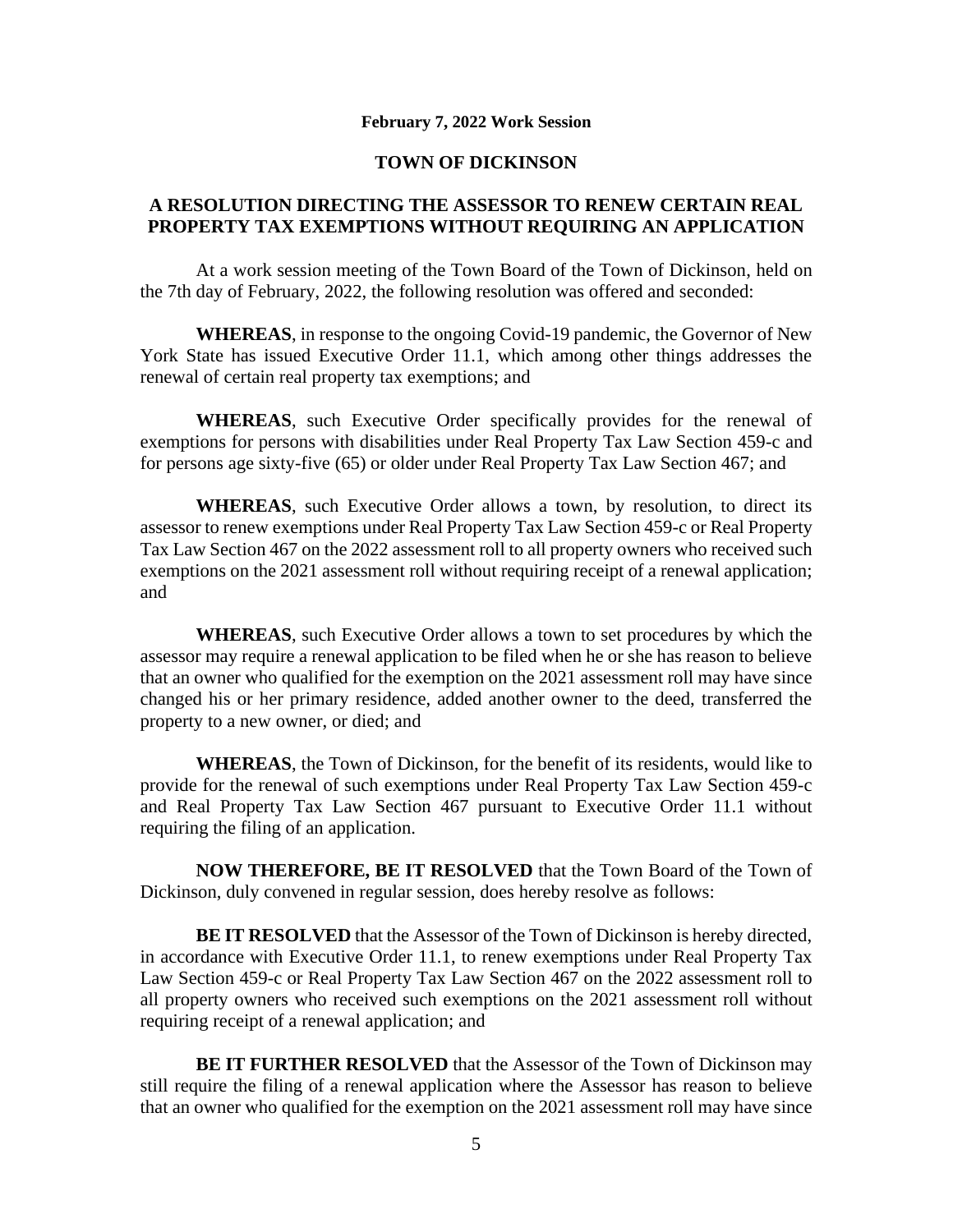changed his or her primary residence, added another owner to the deed, transferred the property to a new owner, died or that some other disqualifying event has occurred; provided that, if the Assessors requires the filing of a renewal application, the Assessor shall provide written notice to the property owner that such renewal application is required; and

**BE IT FURTHER RESOLVED** that this Resolution shall take effect immediately.

## **CERTIFICATION**

I, Susan Cerretani, do hereby certify that I am the Town Clerk of the Town of Dickinson and that the foregoing constitutes a true, correct and complete copy of a resolution duly adopted by the Town Board of the Town of Dickinson at a meeting thereof held on this 7th day of February, 2022. Said resolution was adopted by the following roll call vote:

Supervisor Michael Marinaccio Councilperson Sharon M. Exley Councilperson Thomas J. Burns Councilperson Danny F. Morabito Councilperson Steve M. Gardner

Town of Dickinson Seal

Dated: February 7, 2022

Susan Cerretani Town Clerk of the Town of Dickinson

\_\_\_\_\_\_\_\_\_\_\_\_\_\_\_\_\_\_\_\_\_\_\_\_\_\_\_\_\_\_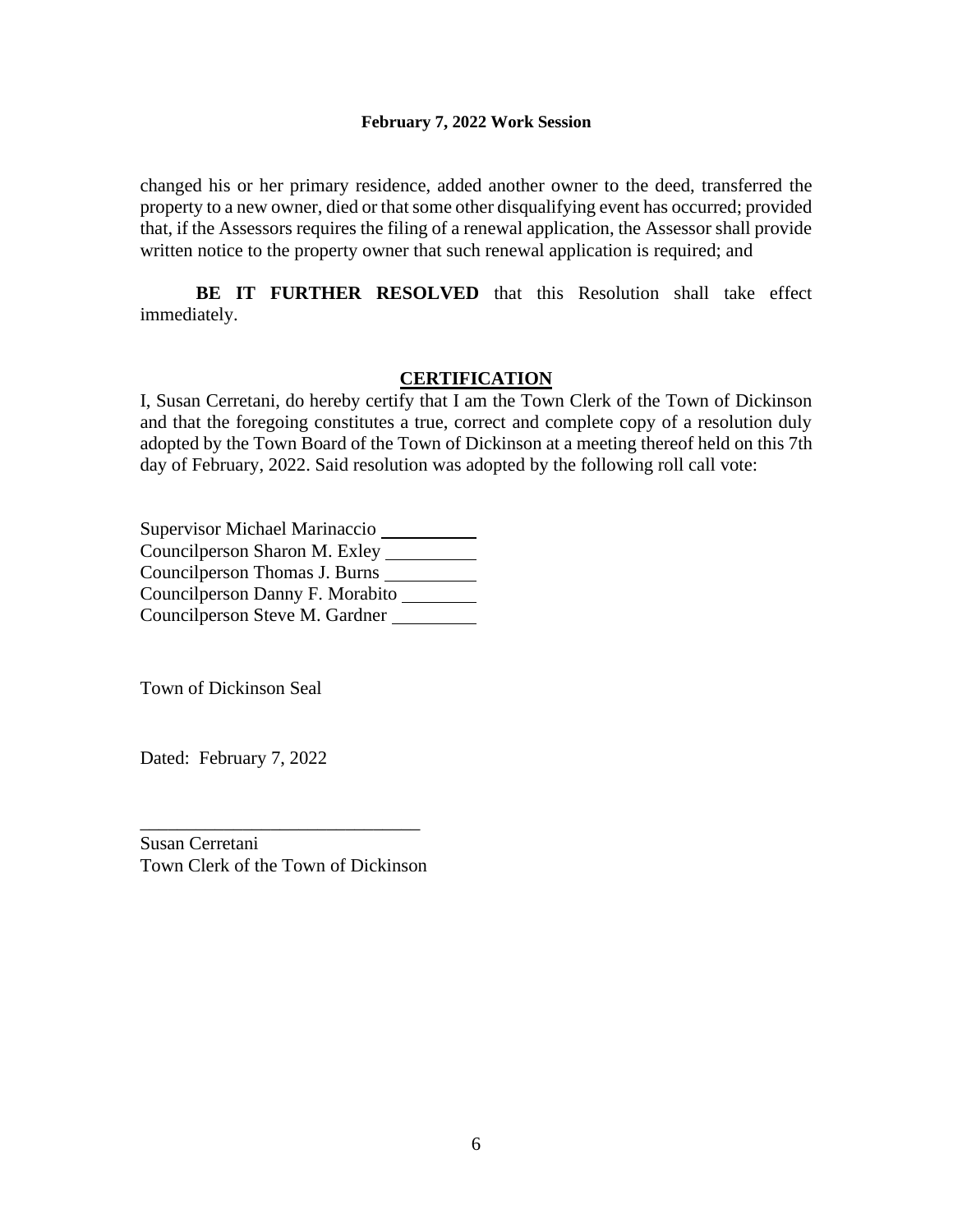## **UPDATE: 36 PULASKI STREET**

Supervisor Marinaccio and Public Works Commissioner toured the 36 Pulaski St property. Attorney VanWhy stated that we provided Mr. Broward three weeks, but he has not provided the required information that was requested of him. The Town Board indicated that they would like to move forward with the process if he did not provide the information. Supervisor Marinaccio stated that Mr. Broward has not paid his property taxes. Mr. Broward has until April to pay his taxes. Attorney VanWhy stated that the Town has the authority to commence with demolition. Supervisor Marinaccio will work with the County from this point forward.

#### **DISCUSSION: SMOKE FREE GROUNDS POLICY**

Attorney VanWhy stated that the Town adopted a Smoke Free Policy for the Park in 2014. Mr. VanWhy asked Clerk Cerretani to distribute a copy of the original policy to the Board members. The County Health Department has approached the Town and suggested that some revisions be made to the policy to make more explicit that the smoking ban includes the smoking of cannabis products. Supervisor Marinaccio would like to include no smoking on Town of Dickinson property. We opted in; we did not opt out. Mr. Marinaccio thinks it would be in the best interest of our residents to limit the number of dispensaries to two or three located in properly zoned areas. Mr. Marinaccio and Councilperson Gardner suggested that the three gas station/convenience stores located in the town would be good choices for dispensaries. Attorney VanWhy stated that a convenience store cannot sell both alcohol and cannabis. Mr. VanWhy stated that by the next work session we will have some draft language showing red line changes to the existing policy and we will be able to take action on that at the March regular meeting. In regard to the number of dispensaries allowed in the town, Mr. VanWhy is looking into what authority towns and villages have and will follow up with that information.

## **DICKINSON AND CHENANGO WATER AGREEMENT FOR 2022**

Attorney VanWhy stated that the next item up for discussion is the Town of Dickinson and Town of Chenango Water Agreement for 2022.

Public Works Commissioner Kie stated that five to eight houses at the end of Hickory Rd. are on our water line, and it would be in our best interest we maintain. We will take action at next week's session.

## **SPECTRUM**

Mr. VanWhy explained that we held a Public Hearing, on our end the agreement was finalized and approved. Spectrum did not have their final sign off internally until too late because it was past the PSC's window.

## **DASNY GRANT**

Supervisor Marinaccio stated that he received a call from Tammy Knotts, the State representative overseeing the seven-year-old **DASNY Grant.** We are close to turning in all that we have spent on the doors and security system and if all of it falls into place it will be nine hundred dollars out of our pocket. Once everything is sent in it will go to accounts payable at the State level for our re-imbursement.